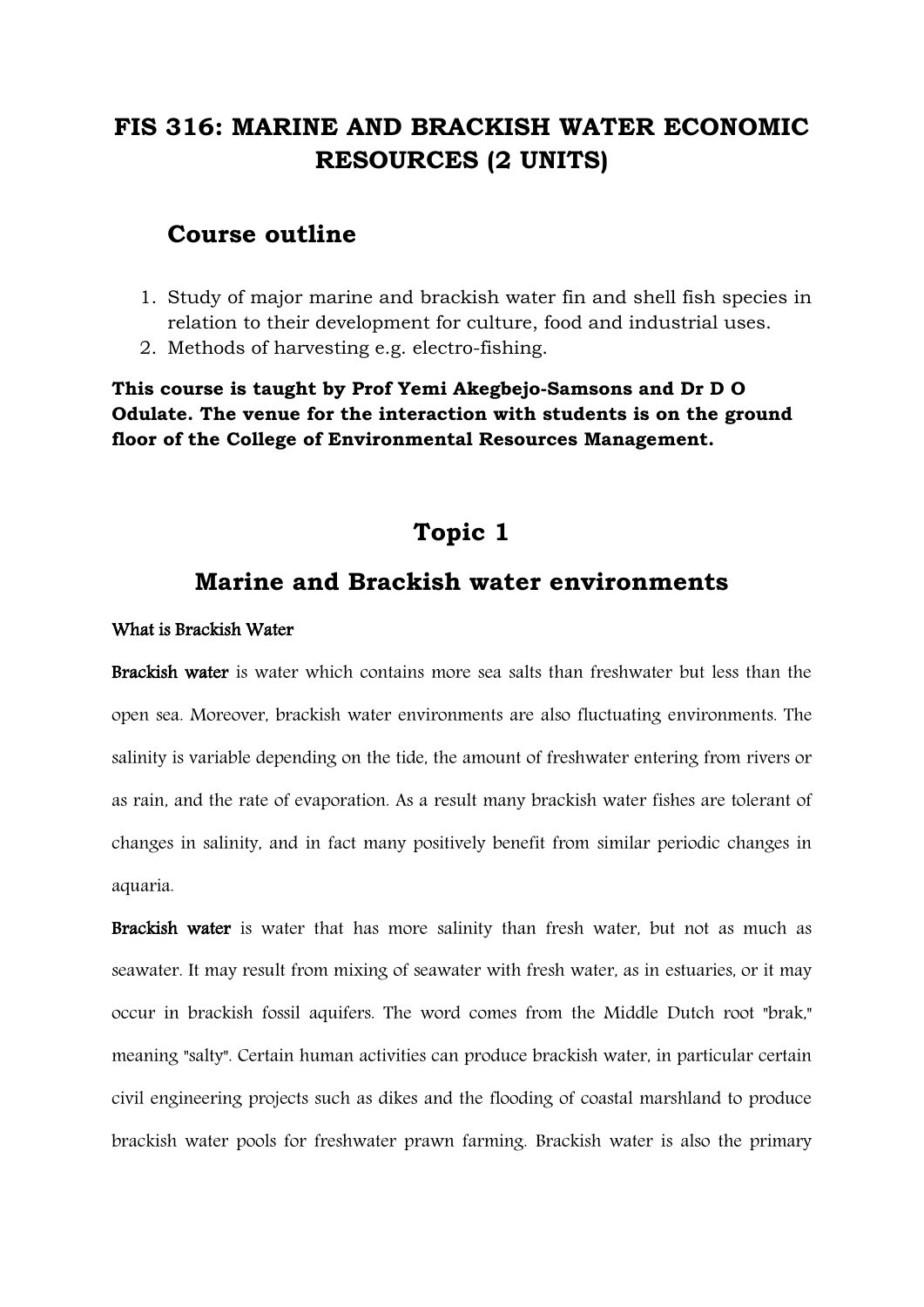waste product of the salinity gradient power process. Because brackish water is hostile to the growth of most terrestrial plant species, without appropriate management it is damaging to the environment

Brackish water normally naturally occurs in estuaries, deltas of rivers, lagoons and backwaters, which everywhere in the world are under tidal regime. In such habitats the salinity of the water fluctuates widely between negligible to 35 ppt, depending on the phase of the tide and volume of fresh water discharged through the river into the sea.

Technically, brackish water contains between 0.5 and 30 grams of [salt](http://en.wikipedia.org/wiki/Salt) per [litre](http://en.wikipedia.org/wiki/Litre)—more often expressed as 0.5 to 30 parts per thousand (ppt or ‰). Thus, brackish covers a range of [salinity regimes](http://en.wikipedia.org/wiki/Salinity#Systems_of_classification_of_water_bodies_based_upon_salinity) and is not considered a precisely defined condition. It is characteristic of many brackish surface waters that their salinity can vary considerably over space and/or time.

The capacity of the residents of an estuary to tolerate a wide range of salinity that prevails there is by virtue of a dynamic physiological process of osmoregulation in which the gills, the kidneys, the skin and the buccal cavity lining play significant roles.

| Water salinity based on dissolved salts in parts per thousand (ppt) |                       |                     |              |
|---------------------------------------------------------------------|-----------------------|---------------------|--------------|
| <b>Fresh water</b>                                                  | <b>Brackish water</b> | <b>Saline water</b> | <b>Brine</b> |
| < 0.5                                                               | $0.5 - 30$            | $30 - 50$           | $>50$        |

## **Brackish water habitats**

### Estuaries

Brackish water condition commonly occurs when fresh water meets sea water. In fact, the most extensive brackish water habitats worldwide are [estuaries,](http://en.wikipedia.org/wiki/Estuary) where a river meets the sea.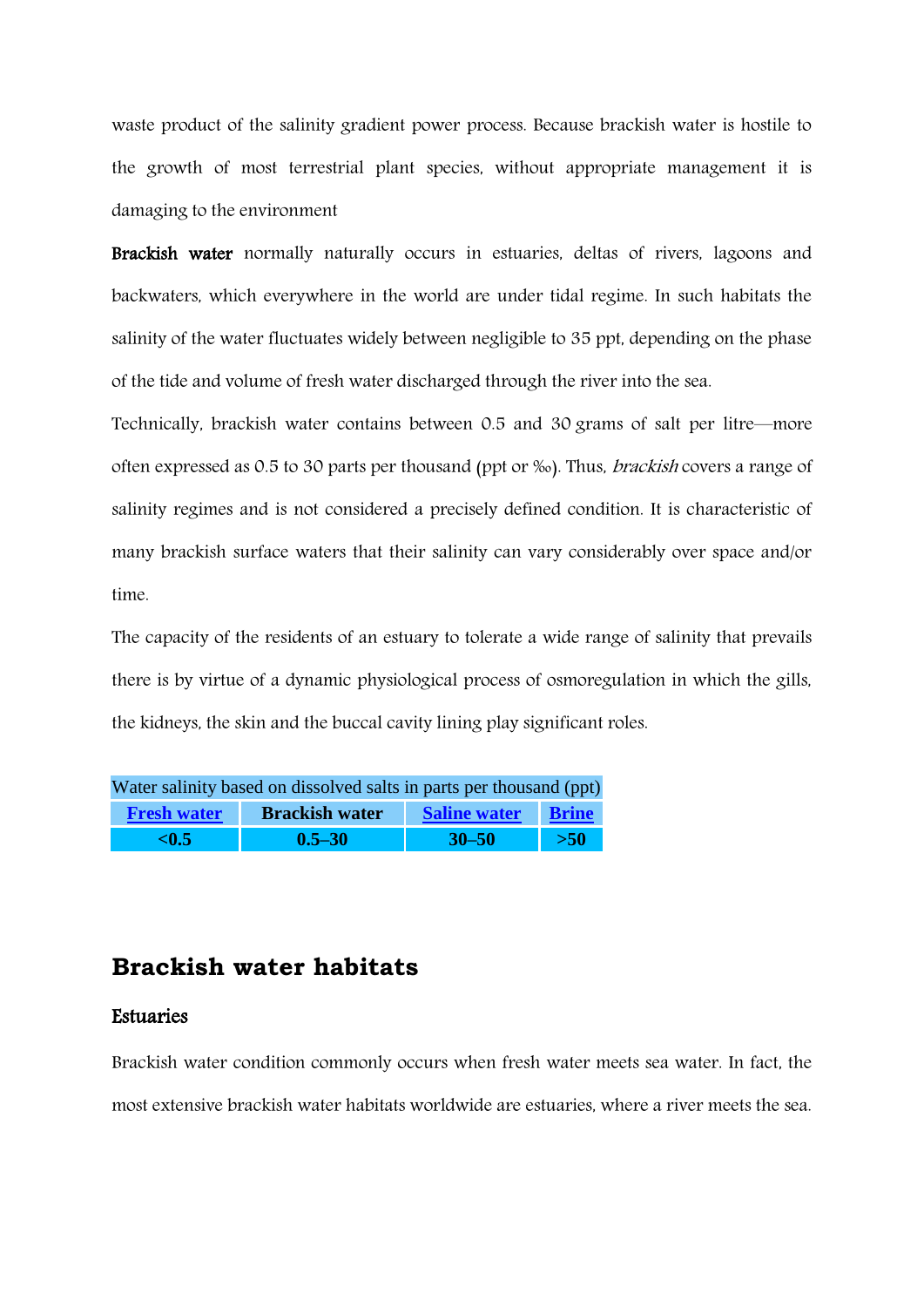River estuaries form important staging points during the migration of [anadromous and](http://en.wikipedia.org/wiki/Fish_migration)  [catadromous](http://en.wikipedia.org/wiki/Fish_migration) fish species, such as [salmon](http://en.wikipedia.org/wiki/Salmon) and [eels,](http://en.wikipedia.org/wiki/Eel) giving them time to form social groups and to adjust to the changes in salinity. Salmon are anadromous, meaning they live in the sea but ascend rivers to spawn; eels are catadromous, living in rivers and streams, but returning to the sea to breed. Besides the species that migrate through estuaries, there are many other fish that use them as "nursery grounds" for spawning or as places young fish can feed and grow before moving elsewhere. Estuaries are also commonly used as fishing grounds, and as places for fish farming or ranching

## Mangroves

Another important brackish water habitat is the [mangrove swamp](http://en.wikipedia.org/wiki/Mangrove_swamp) or mangal.

Many, though not all, mangrove swamps fringe estuaries and lagoons where the salinity changes with each tide. Among the most specialised residents of mangrove forests are [mudskippers,](http://en.wikipedia.org/wiki/Mudskippers) fish that forage for food on land, and [archer fish,](http://en.wikipedia.org/wiki/Archer_fish) perch-like fish that "spit" at insects and other small animals living in the trees, knocking them into the water where they can be eaten. Like estuaries, mangrove swamps are extremely important breeding grounds for many fish, with species such as catfishes and some cichlids spawning or maturing among them. Besides fish, numerous other animals use mangroves, including such specialists as the [saltwater crocodile](http://en.wikipedia.org/wiki/Saltwater_crocodile) and the [crab-eating frog,](http://en.wikipedia.org/wiki/Crab-eating_Frog) Fejervarya cancrivora (formerly Rana cancrivora).

#### Brackish seas and lakes

Some seas and lakes are brackish. The [Baltic Sea](http://en.wikipedia.org/wiki/Baltic_Sea) is a brackish sea adjoining the [North Sea.](http://en.wikipedia.org/wiki/North_Sea) Originally the [confluence](http://en.wikipedia.org/wiki/Confluence) of two major river systems prior to the [Pleistocene,](http://en.wikipedia.org/wiki/Pleistocene) since that it has been flooded by the North Sea but still receives so much freshwater from the adjacent lands that the water is brackish. Because the salt water coming in from the sea is denser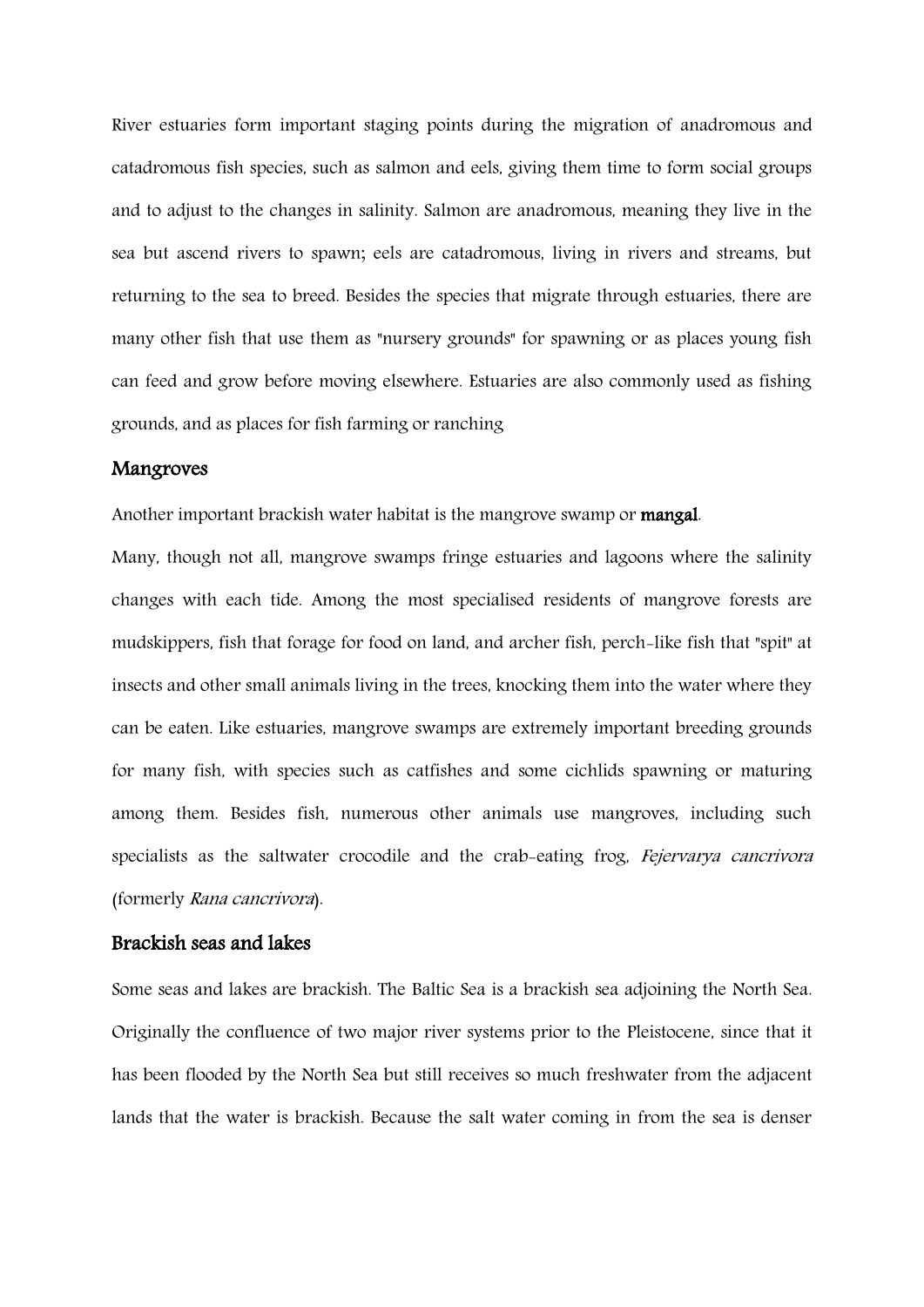than freshwater, the water in the Baltic is stratified, with salt water at the bottom and freshwater at the top.

## **Fishes of Marine and Brackish water environments**

The finfish and shellfish that inhabit brackish waters are invariably euryhaline i.e. they form a group of organisms which physiologically withstands wide changes in salinity of the surrounding medium. Stenohaline organisms are devoid of physiological mechanisms to tolerate wide changes of salinity. So, a special type of fauna inhabits the estuarine habitat beyond the sea-end of which live the stenohaline and saltwater forms. Examples of euryhaline fish are a mullet (*Mugil cephalus*) and mud-skipper, *Periophthalmus* and those of crustaceans are several species of penaeids (e.g. *Penaeus monodon*) and crab (e.g. *Scylla serrata*).

There are finfish and shellfish which spend different phases of their lives in sea, estuaries and freshwater streams. These forms transcend the salinity barrier by their osmoregulation. Such animals are either anadromous or katadromous. Anadromous fish, as exemplified by salmon or shad, are those that bread naturally in freshwater streams but spend the middle years of their lives in the sea. Katadromous forms, as exemplified by the eel, display the opposite kind of life cycle. These animals breed in the sea and spend the middle years of their lives in fresh water streams.

There are forms which restrict their migration between fresh water sections of the river and the estuary. Several species of palaeomonid prawns (*Macrobrachium rosenbergi; M. vollenhovenii*) are examples of shellfish which undergo such a life cycle. These forms breed in estuaries but spend the mid-years of their live in fresh waters. Then, there are forms which migrate back and forth between the estuary or a lagoon and the sea in different phases of their lives. A mullet (e.g. *Mugil cephalus*) or a shrimp (e.g. *Penaeus mododon, P. notialis*) are examples of finfish and shellfish which show such a pattern of migration. These forms breed in the sea but spend part of their juvenile and adult lives in the estuary where they form a sizeable fishery.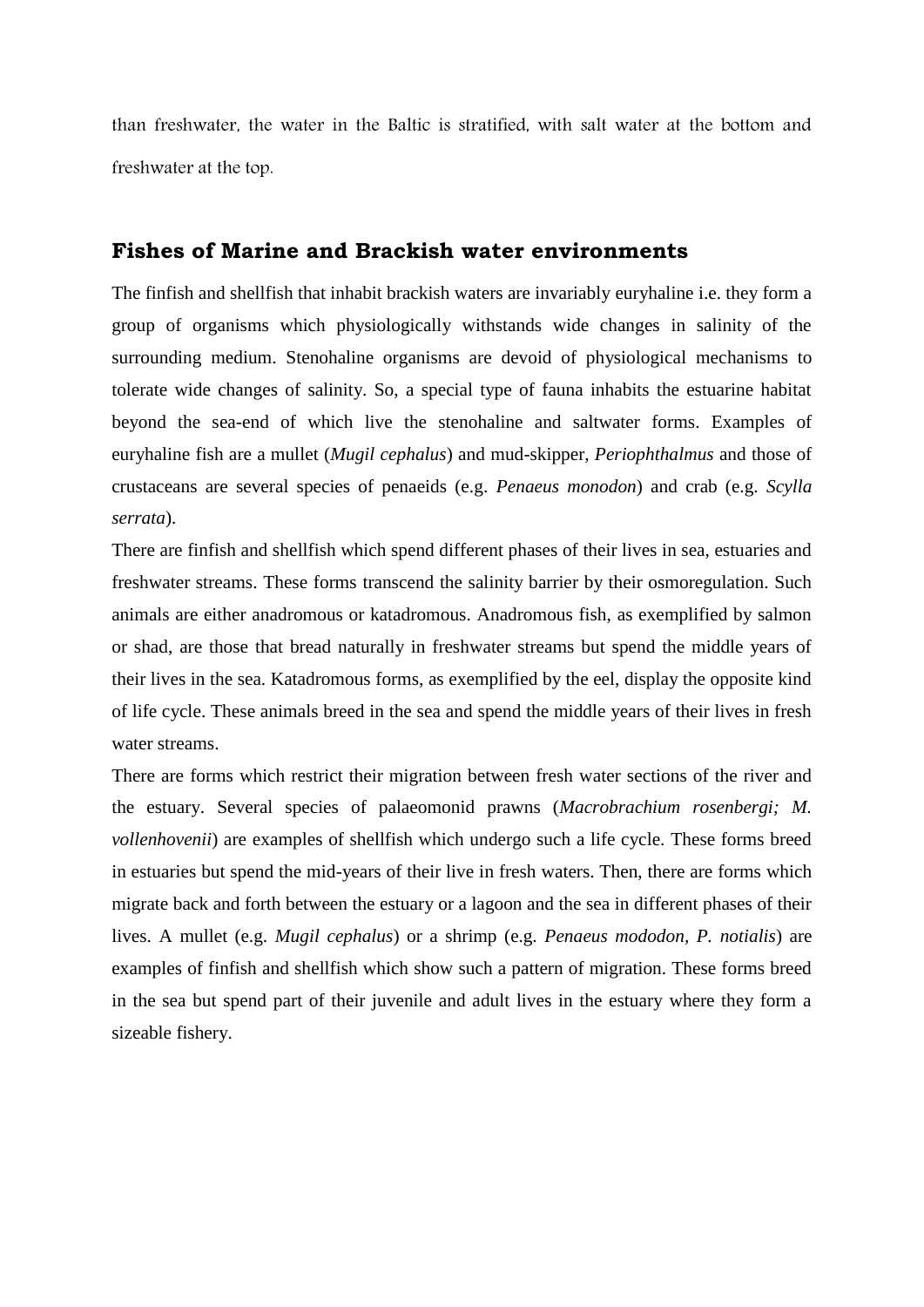## Fish Communities of Marine & Brackishwater in Nigeria

There is a definite pattern in the distribution of fishes on the Nigerian continental shelf. The original description of the distribution of demersal fishes by Longhurst (1965) is still valid. The available data indicate that the distribution of a number of species is limited by the depth of the thermocline and is influenced by the type of deposits (sand and silts) and the depths on the continental shelf, the slope of which is variable.

Though the broad distribution of the commercially exploited fish species groups is known, there is no adequate information on the composition of communities or on temporal and spatial distribution of stocks. In the circumstances of a very long coastline (about 800 km), it is almost certain that many species form more than one stock. The distribution of demersal and pelagic fishes in the marine waters of Nigeria indicates discrete ecological fish communities, each of which is fairly homogeneous. However, there is also ecological and micro-geographical heterogeneity of fish communities, whilst migration of species from the estuaries and creeks to the open shelf areas and vice versa is known to occur. The following fish communities are exploited by the artisanal fishing units:

- i. the estuarine and creek sciaenid sub community;
- ii. the offshore suprathermocline sciaenid sub community (on soft deposits);
- iii. the shallow suprathermocline sparid sub community (on sandy, corally and rocky substrates);
- iv. the deep subthermocline sparid sub community (on both hard and soft deposits).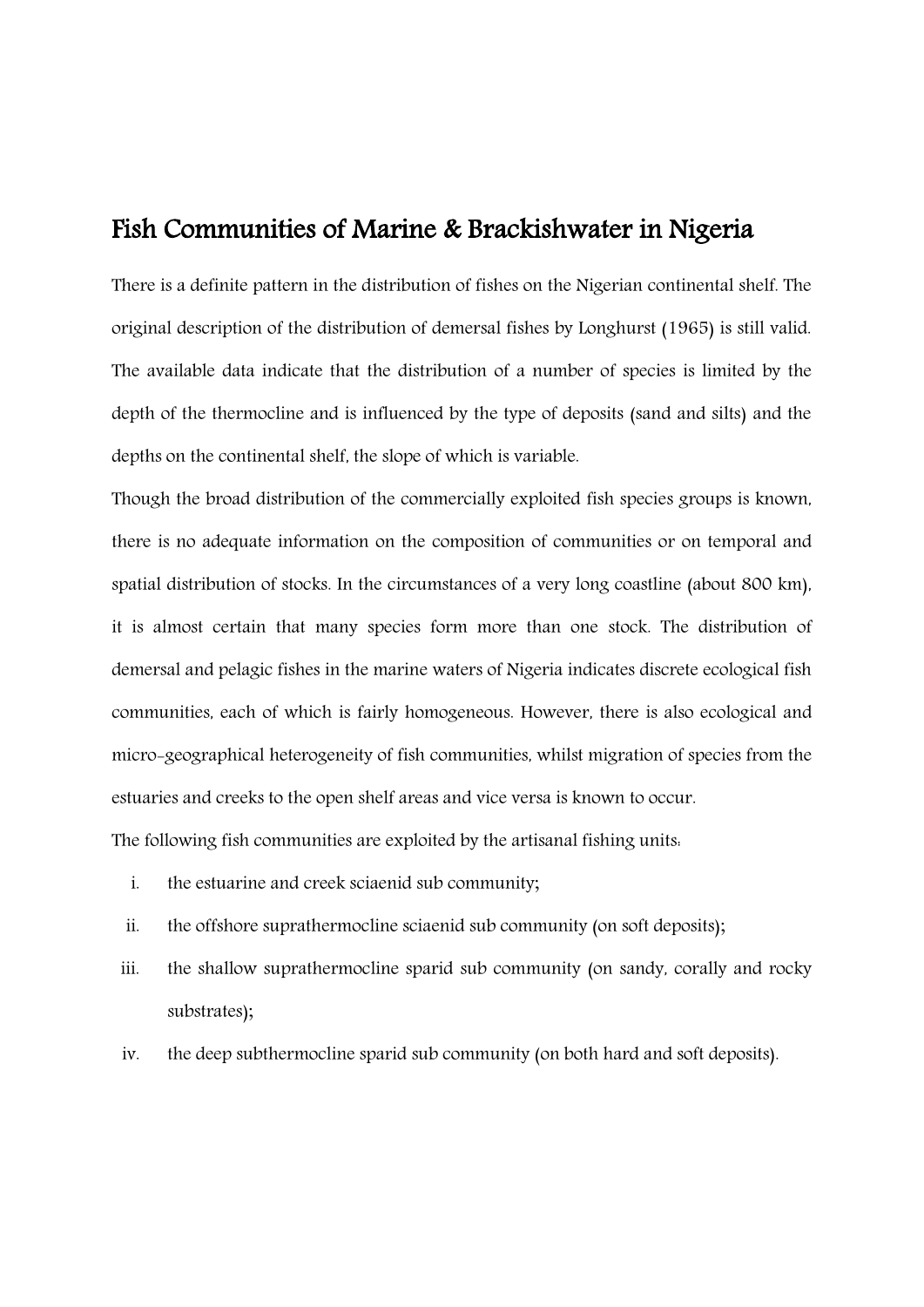#### Estuarine and Creek (inshore) sciaenid sub-community

The fish community inhabiting the estuaries, creeks and other coastal brackish water consists of both freshwater and marine fish species. The estuarine sciaenidae (croakers) are dominated by Pseudotolithus elongatus whose bathymetric distribution extends to 20-m depth. But *P. senegalensis* and *P. typus* (which are a common element in the catch of the coastal open waters) also occur in the estuaries. The family Clupeidae constitutes an important element of the estuarine fish community. *Ethmalosa fimbriata* (bonga) and *Ilisha africana* (shad) are both caught in the shallow open waters and in the brackish water. Thirdly, the family polynemidae (threadfin) contributes significantly to estuarine and creek fisheries, but it is not yet possible to determine the exact magnitude of Galeoides decadactylus, Polynemus quadrifilis and Pentanemus quinquarius, which are harvested from brackish water. Additionally, other marine species in this sector include: Pteroscion peli (drum), which extends from the sea to the freshwater zone; Lutjanus dentatus (snapper); Cynoglossus (soles); Pomadasys jubelini (grunters); Penaeus notialis (Southern pink shrimp); the marine and estuarine *Parapenaeopsis atlantica* (Guinea shrimp); Palaemon sp. (white shrimp) and *Macrobrachium sp*. The other exploitable resources in the estuaries and creeks are: Periophthalmus koelreuteri (mudskipper), Chrysichthys nigrodigitatus (brackishwater catfish), Arius spp. (marine catfish), Trychurus lepturus (hairtail/silver fish), Cybium tritor (spanish mackerel), Sardinella spp., Sphyraena spp. (barracuda) and tilapiine species.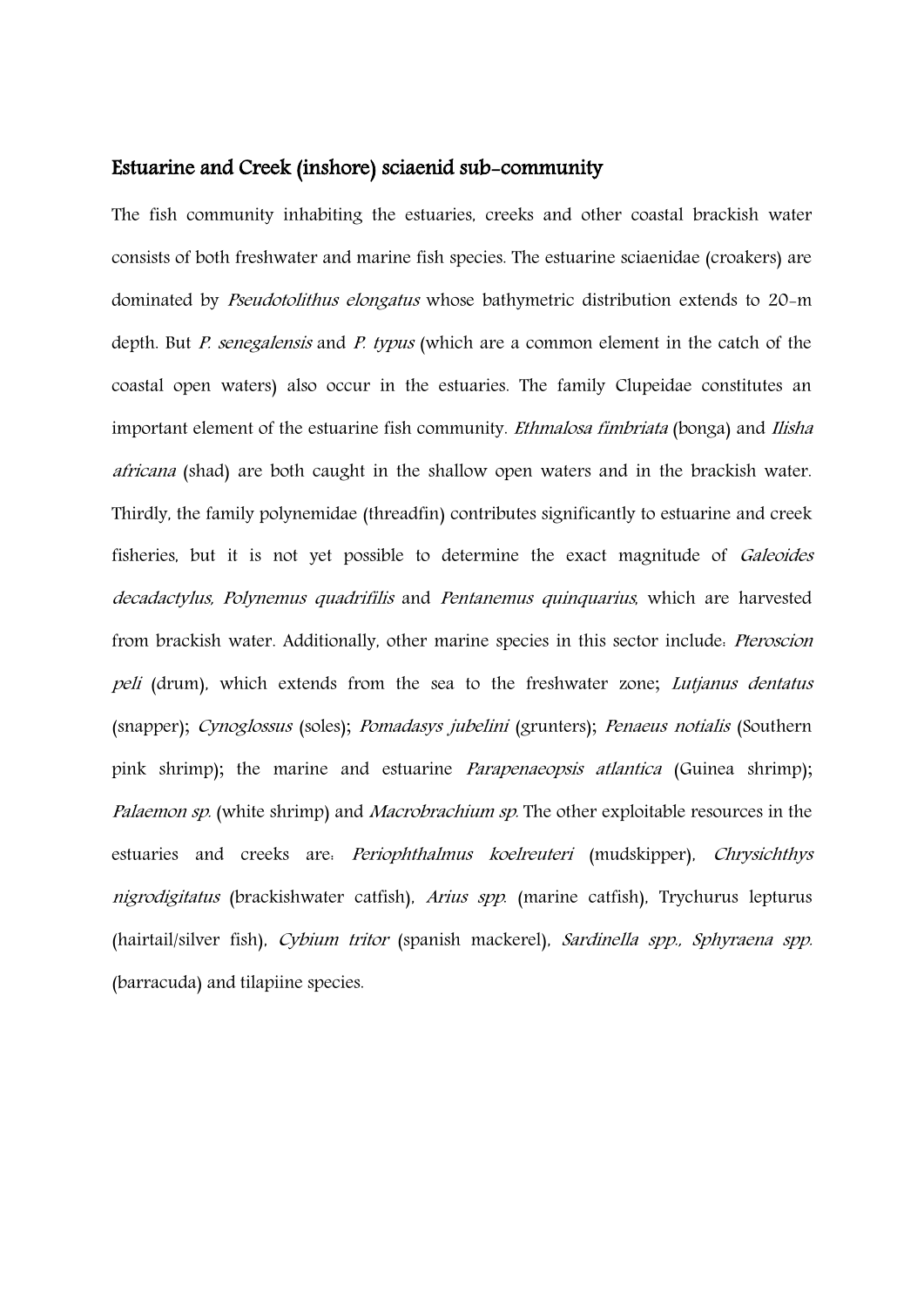## Clupeidae

Most clupeid species are marine but some are anadromous (shads) and Ethmalosa fimbriata (bonga) are adopted to withstand low salinities particularly in the rainy season.

a. Bonga (Ethmalosa fimbriata)

Bonga is the most important clupeid species in the coastal inshore waters of Nigeria. This species rarely goes below 20 m. It is more euryhaline than the flat sardinella and it is found in estuaries, the sea, lagoons and also in places that are liable to have great variations in salinity. It prefers warm and turbid waters. Because of these ecological preferences, it tends to replace the flat sardinella, and even more clearly the round sardinella, in those sectors without upwelling but with strong surface desalination. Its biology and migrations seem small in extent and limited to estuaries and the adjacent coastal areas (Longhurst, 1960).

Ethmalosa is a non-selective filter-feeder subsisting mainly on large diatoms and phytoplankton. The species migrates into and out of the estuaries following seasonal changes in salinity as well as with the abundance of plankton in the estuaries during the dry season. Ethmalosa tends to be more abundant in Nigerian estuaries during the period October-April. Its migration is possibly due to spawning and feeding. Juveniles are definitely more abundant in rivers and in estuaries, while young spawners and adults can be found both in estuaries and at sea. This pelagic fish is a target species for the artisanal gillnet and beach seine fisheries.

b. Shad (Ilisha africana)

Shad is an anadromous clupeid inhabitinginshore waters, sand beaches and estuaries (in almost all fresh waters). Ilisha africana has a maximum length (L∞) of about 22 cm and it has a good preference for crustacean and small fishes (juveniles).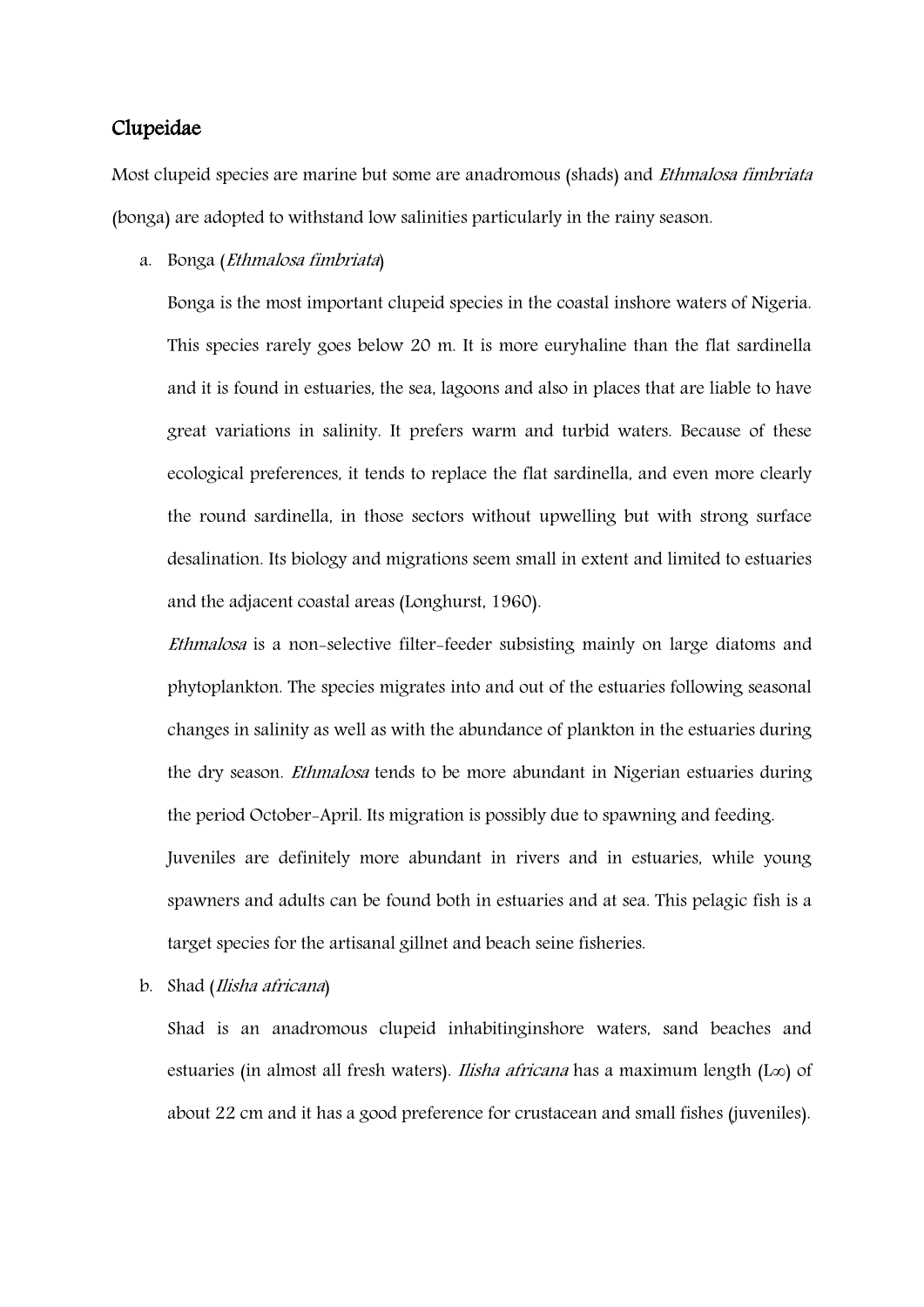It may be caught at the surface or near the bottom down to about 25 m. Hence it can be a target species for beach seine, gillnet, purse seine and inshore trawl fisheries.

c. Sardine (Sardinella spp.)

The flat sardinella is found from Mauritania to Angola. It is coastal fish, more euryhaline, most often found to be abundant near the outlet of water courses. It prefers warmer waters with a temperature above 24°C and seems to avoid waters that are not clear. It is not very abundant in areas without upwelling where the warm and low saline superficial layer is permanently present as in the Bight of Biafra and a large portion of the Nigerian shelf.

In Nigeria Sardinella spp. are caught by canoe fishermen using ring nets, cast nets, gillnets, beach seines and also by trawlers. But Sardinella is not a target species of any of the main fisheries.

#### Carangidae

The following carangid species are fairly abundant in Nigerian waters. They are (a) *Caranx* spp., (b) Chloroscombrus chrysurus, (c) Decapterus rhonchus and (d) Trachurus spp. They are mostly schooling species distributed on the continental shelf but some occur in brackish waters especially when young.

a. Various jacks (Caranx spp.)

Caranx spp. has wide distribution along the West African coast from Senegal to Angola. Some species inhabit inshore waters and estuaries and the others are located in deeper waters (over 100–m depth). Hence, this fish group can be vulnerable to both artisanal and industrial fleets. Caranx spp. feed mainly on fish but also on shrimps, some crabs and invertebrates. This fish species group is caught in pelagic and bottom trawls, seines, set and ring gillnets and sometimes on line gear.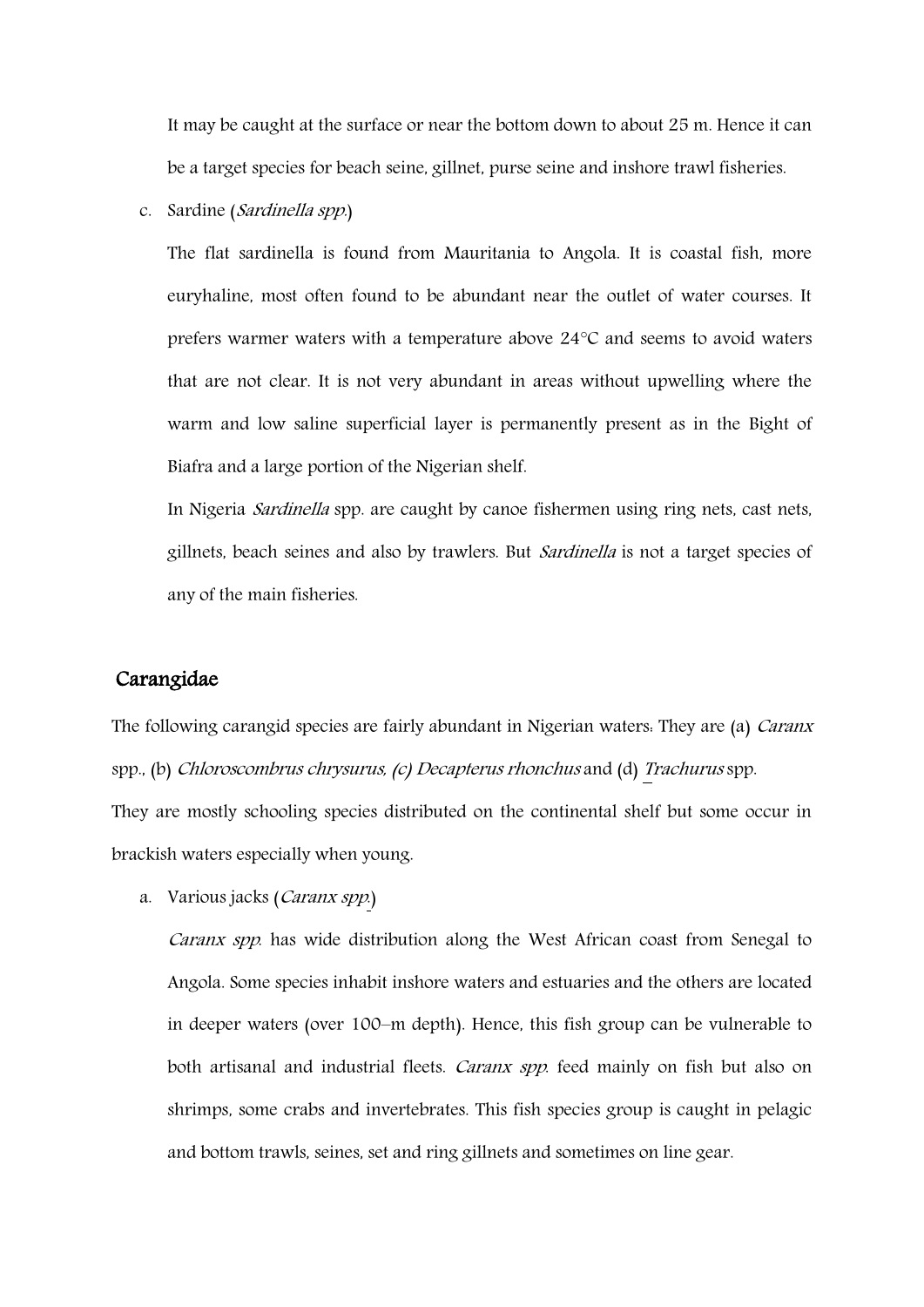#### b. Atlantic pumber (Chloroscombrus chrysurus)

Chloroscombrus chrysurus occurs along the West African coast from Mauritania to Angola. This schooling pelagic species inhabits the Nigerian continental shelf at depths of 10–50 m. It also occurs in estuaries and the mangrove fringed lagoons and brackish water areas. Its juveniles are sometimes located offshore in association with jellyfish.

Atlantic bumper can be a target species of the artisanal fleet using set gillnets and seines as well as for the industrial fleets using trawls and operating in waters of 10– 50 m depth.

#### c. False scad (Caranx rhonchus)

This is a schooling carangid species inhabiting near bottom waters, mostly between 30 m and 50 m but can be located in waters over 200 m depth. It feeds on small fish and invertebrates.

This species is mostly exploited by industrial fleets using trawls, but it can also be fished by artisanal motorized canoes using gillnets.

#### d. Horse mackerel (Trachurus spp.)

Horse mackerel occurs in schools in sandy bottom localities and usually at 100–200 m depth. Since the main fishing grounds are on the continental shelf, the species is not normally caught by artisanal fishermen. It is usually a target species of the offshore trawl and purse seine fisheries and sometimes it can be caught with longlines. It appears that the Nigerian industrial fisheries can exploit Trachurus capensis (Cape horse mackerel) and Trachurus trecae (Cunene horse mackerel).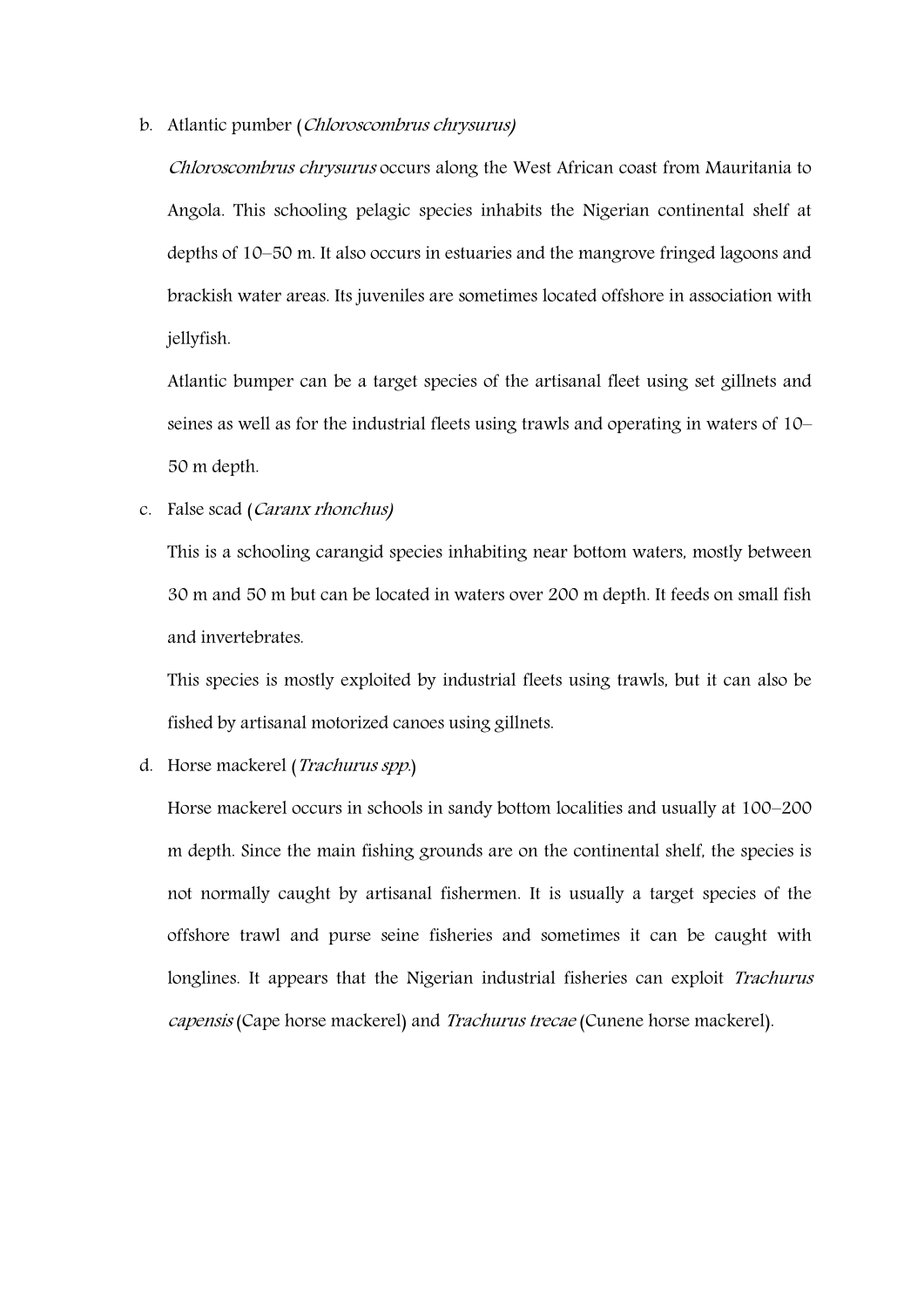### Polynemidae

#### a. Lesser African threadfin (Galeoides decadactylus)

Galeoides decadactylus does not appear to penetrate below the thermocline. It occurs in inshore waters adjacent to sandy beaches. The species is known to develop female gonads by passage through a non-functional hermaphroditic stage arising from a normal male (Longhurst, 1965). Understanding its reproductive and recruitment strategy appear to be vital in the managing of this fish species.

Galeoides prefers silty and sand-silty bottoms. It is a semi-diadromous fish with spawning migration into estuaries and lower reaches of rivers.

Galeoides decadactylus feeds on benthic organisms such as crustacea and polychaetes. It is a target species for the artisanal fishery using gillnets and beach seines as well as the industrial fleets employing trawls in the inshore areas.

b. Royal threadfin (Pentanemus quinquarius)

Pentanemus quinquarius has a normal reproductive cycle. It occurs on sandy bottoms down to a depth of 50 m.

It is caught by the artisanal gillnet fishery on near-shore sandy bottoms but the species is also harvested offshore by the industrial fleet using trawls. In addition Pentanemus can be caught with beach seines.

### c. Giant African threadfin (Polydactylus quadrifilis)

The giant African threadfin (*Polydactylus quadrifilis*) can grow up to lengths 150– 200 cm. The species inhabits inshore and offshore sandy bottoms up to a depth of 50 m. It also occurs in estuaries and lagoons fringed by mangrove.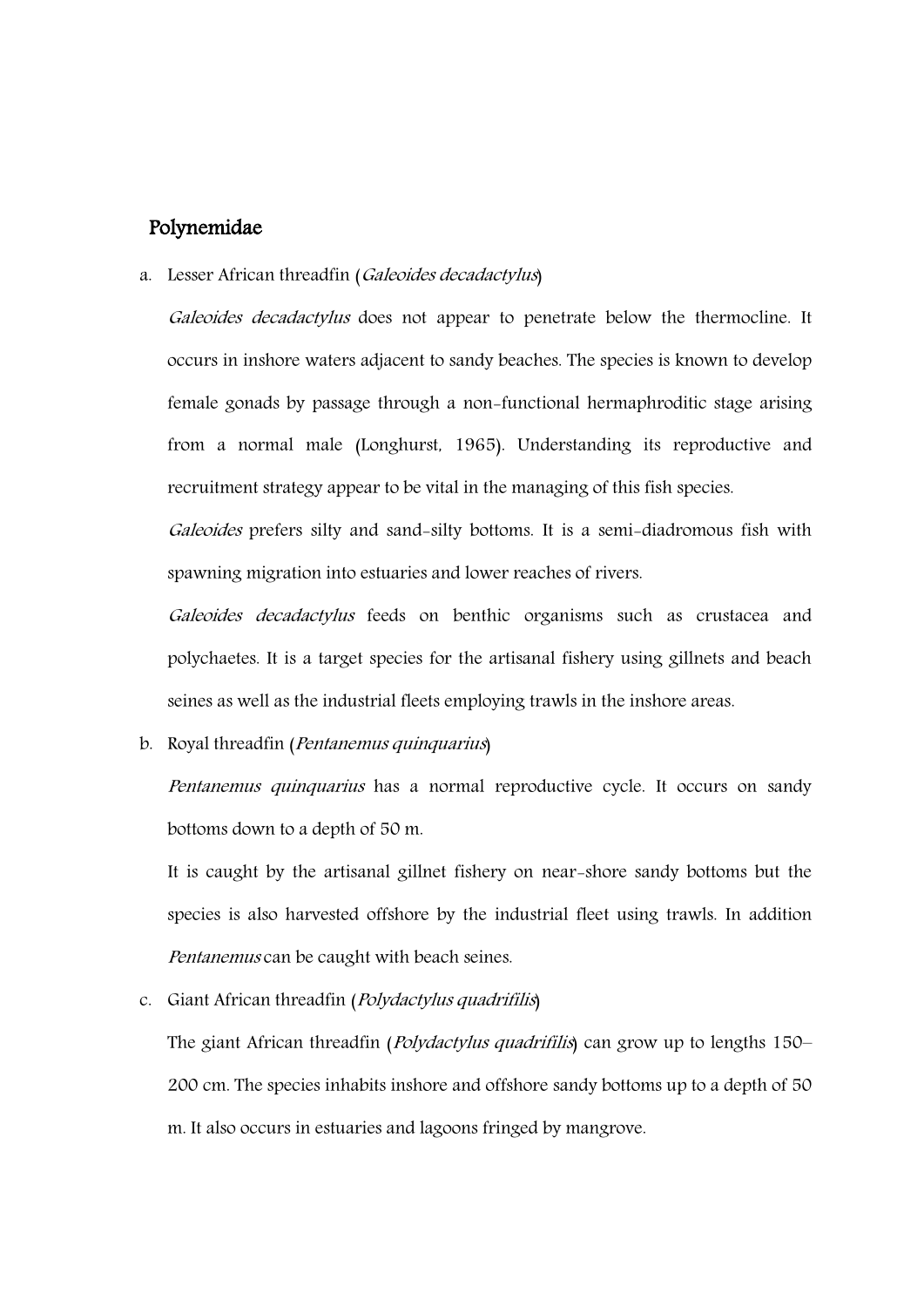This fish species is jointly harvested by the artisanal fishermen and industrial fleets. Its attractive size has made it extremely vulnerable to gillnet and beach seine fisheries.

## Sciaenidae

The croakers and drums are the important sciaenid species in Nigeria. This fish species group is primarily marine but also occurs seasonally in brackish water areas. Most of the species inhabit sandy and muddy bottoms in coastal areas with large river flows.

a. Bobo croaker (Pseudotolithus (fonticulus) elongatus)

Pseudotolithus (fonticulus) elongatus prefers surroundings that are less saline. In fact, commercial concentrations correspond to the great estuaries in the gulf of guinea where the species can be caught in large quantities in certain seasons.

They inhabit mud bottoms in coastal waters up to 50-m depth but also enter estuaries and coastal lagoons. This species, with maximum length of about 45 cm, moves further offshore to spawn during the rainy season. P. elongatus is jointly harvested by the artisanal and industrial fleets. It can be caught with bottom trawls, setnets, beach seines and longlines.

b. Longneck croaker (Pseudotolithus (Pseudotolithus) typus)

Pseudotolithus (Pseudotolithus) typus) grows to a larger size than P. elongatus. It attains a maximum length (L∞) of 100 cm and fish of 50-cm length are common in the catch. The main fishing ground for this species is from the Gulf of Guinea to the Congo. It is the most important commercial sciaenid species in Nigeria.

Pseudotolithus (Pseudotolithus) typus inhabits mud and sandy bottoms up to a depth of 150 m but it is more abundant in waters of less than 60 m and temperature above 18°C. It also occurs in estuaries. Hence, it is fished by artisanal and industrial fleets using bottom trawls, bottom set-nets and long-lines.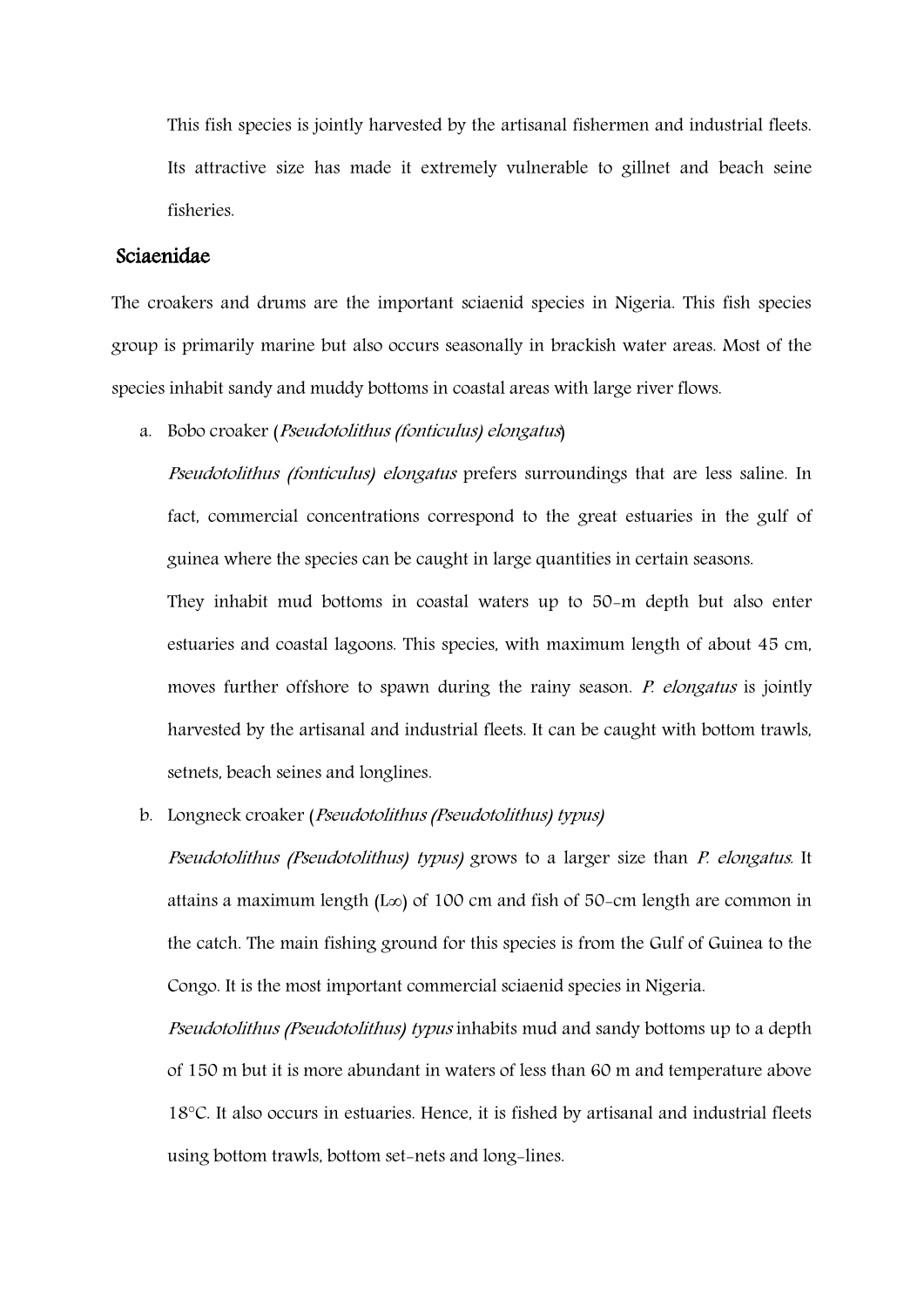c. Boe drum (Pteroscion peli)

Pteroscion peli occurs along the west coast of Africa, from Senegal to Angola. It inhabits mud and sandy-mud bottoms in coastal waters extending to 200-m depth. But it is most common in waters of less than 50-m depth.

This species is more accessible to the industrial fisheries using trawls and hook on line than to the artisanal fisheries using gillnets and beach seines.

## Sparidae

The seabreams occur in fairly deep waters of the continental shelf and off the slope. The small young individuals do occur in shallow waters but mostly at a depth greater than 15 m, forming aggregations. The adult seabreams are more solitary. The most common species are Dentex angolensis and Pagellus bellottii. The seabreams are mainly exploited by industrial fleets in Nigeria. Many species are hermaphroditic (having both male and female gametes). Sometimes the majority of individuals are male at first maturity and the females appear later (protandric hermaphroditisms). In some cases the females are more at first maturity and the males appear later (protogynic hermaphroditism). Since protogynic hermaphroditism is associated with efficient utilization of good resources and parental care, it appears to be a better strategy for exploited sparid species.

a. Angola dentex (Dentex angolensis)

Dentex angolensis occur along the West African coast from Morocco 33°N to Angola. It inhabits various bottoms on the continental shelf and the slope from about 15 m to about 300-m depth. It is a protogynic hermaphrodite with most individuals beginning as females and changing to males at a length 18–23 cm.

Dentex angolensis is known to occur in Nigerian waters but the species is not an important element of the artisanal fisheries. It is caught by the trawl fishery but separate statistics are not available. Angola dentex is a carnivorous species feeding